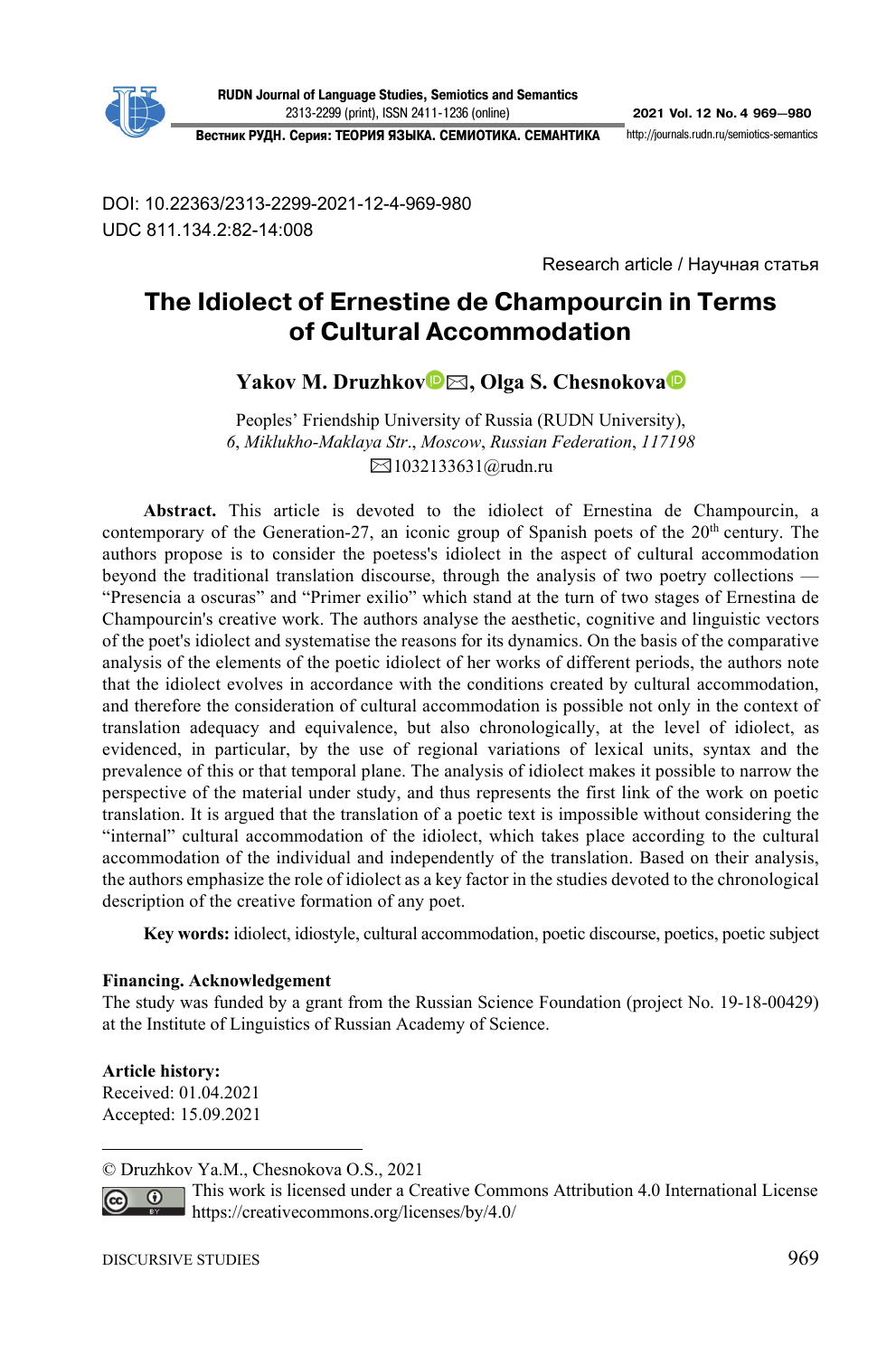#### **For citation:**

Druzhkov, Ya.M. & Chesnokova, O.S. (2021). The Idiolect of Ernestine de Champourcin in Terms of Cultural Accommodation. *RUDN Journal of Language Studies*, *Semiotics and Semantics*, 12(4), 969—980. doi: 10.22363/2313-2299-2021-12-4-969-980

УДК 811.134.2:82-14:008

# **Идиолект Эрнестины де Чампурсин в аспекте культурной аккомодации**

**Я.М. Дружков** [✉](https://orcid.org/0000-0001-6120-9850)**, О.С. Чесноков[а](https://orcid.org/0000-0001-7025-4098)**

Российский университет дружбы народов, *117198*, *Российская Федерация*, *Москва*, *ул*. *Миклухо-Маклая*, *6*  ✉1032133631@rudn.ru

**Аннотация.** Статья посвящена анализу идиолекта Эрнестины де Чампурсин, современницы Поколения 27-го года, знаковой для XX-го века группы испанских поэтов. Авторы предлагают рассматривать идиолект поэтессы в аспекте культурной аккомодации вне традиционного переводоведческого дискурса, посредством анализа двух поэтических сборников («Presencia a oscuras» и «Primer exilio»), которые стоят на рубеже двух этапов творческого пути Эрнестины де Чампурсин. Авторы анализируют лингвистический когнитивный и эстетический векторы идиолекта поэтессы и систематизирует причины его динамики. На основе сравнительного анализа элементов поэтического идиолекта произведений разных периодов, авторы отмечают, что идиолект эволюционирует согласно условиям, создаваемым культурной аккомодацией, а, следовательно, рассмотрение культурной аккомодации возможно не только в контексте переводческой адекватности и эквивалентности, но и хронологически, на уровне идиолекта, о чем свидетельствуют, в частности, использование региональных вариантов лексических единиц, синтаксиса и преобладание того или иного временного плана. Анализ идиолекта позволяет сузить ракурс исследуемого материала, и, таким образом представляет собой первое звено работы над поэтическим переводом. Авторы приходят к выводу, что перевод поэтического текста невозможен без учета «внутренней» культурной аккомодации идиолекта, происходящей соответственно культурной аккомодации индивида и вне зависимости от перевода. На основе проведенного анализа авторы подчеркивают роль идиолекта как ключевого фактора в работах, посвященных хронологическому описанию творческого становления автора поэтического текста.

**Ключевые слова**: идиолект, идиостиль, культурная аккомодация, поэтический дискурс, поэтика, поэтический субъект

#### **Финансирование. Благодарности**

Исследование выполнено за счет гранта Российского научного фонда (проект № 19-18-00429) в Институте языкознания РАН

#### **История статьи:**

Дата поступления: 01.04.2021 Дата приема в печать: 15.09.2021

#### **Для цитирования:**

*Druzhkov Ya.M., Chesnokova O.S.* The Idiolect of Ernestine de Champourcin in Terms of Cultural Accommodation // Вестник Российского университета дружбы народов. Серия: Теория языка. Семиотика. Семантика. 2021. Т. 12. № 4. С. 969—980. doi: 10.22363/2313-2299- 2021-12-4-969-980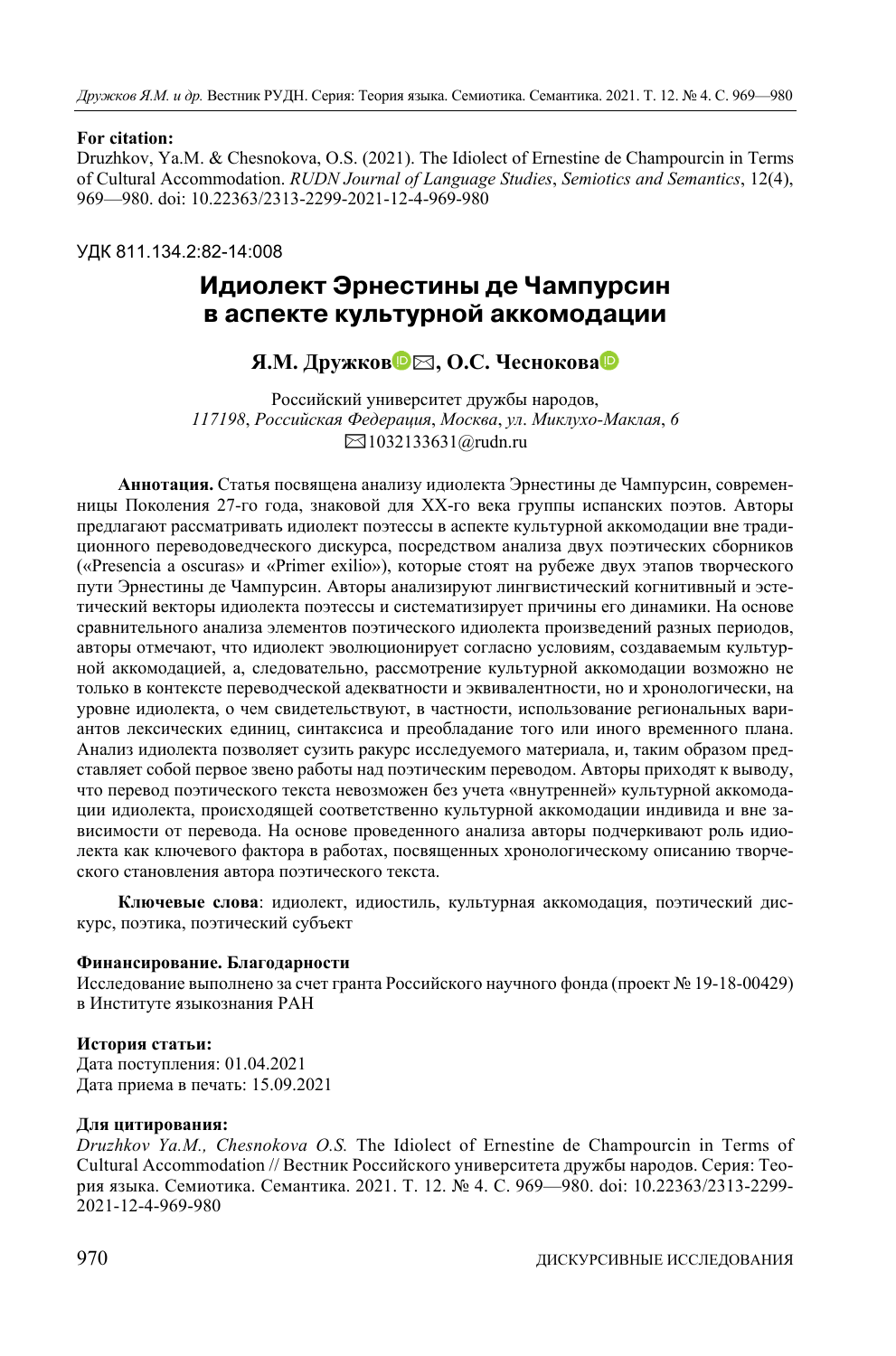## **Introduction**

In the poetic discourse studies the cultural accommodation is primarily discussed in the angle of poetic translation within which this phenomenon undoubtedly and most vividly demonstrates intercultural communication, and according to S.F. Goncharenko, proposes "comprehension of a target text as a part of the live literary process, as the cultural tradition and memory of the language it was realised in" [1].

At the same time, we may treat the cultural accommodation within the idiolect of the only one author without taking into account the experience of interpretation and philological hermeneutics. Examining an idiolect in absence of a translation and a translator, firstly, we narrow the perspective of the material under the study, and secondly, turn to the factors directly influencing the evolution of an idiolect.

It's worth noting that in the article we don't discriminate the terms "idiolect" and "idiostyle". Such discrimination is proper to the home Russian linguistics, above all [2. Р. 100—108], understanding idiolect as "a tale of formal and stylistic peculiarities, typical of the speech of a single bearer of the language", and idiostyle means "a system of relations concerning various means and methods of selfrepresentation, individually set by a linguistic personality" [3. Р. 12—13]. So, further on speaking about the idiolect of a poet, we primarily discuss the specifics of a poetic text form the point of view of a private, individual worldview of the author himself, while the idiostyle analysis supposes to reveal the individual system through common means of self-representation.

A text of a literary work is a form of its existence, it enables the reconstruction of the content of a literary writing, it recreates the place in the culture of the time of its creation or within the cultures of changing epochs [4. P. 110]. The language of a text, being closely connected with the culture and simultaneously its product and requirement, contains in itself a number of individual characteristics forming an idiolect.

Despite the fact that the final judgement on a poet's idiolect is given to a reader as a recipient, its analysis assumes the general perception about the evolution of creativity of that or this author and makes it possible to study his creations as a complex of various discourses.

As to the "Generation-27", it was the political factor that made many Spanish poets leave their homeland. Poets who have found political asylum either in Europe or in Latin America are in turn united in the group called "Poets in exile" (in Spanish: "Poetas en exilio") [5].

Since the appearance in Spain in 2014 the cross-media project "LAS SINSOMBRERO" aimed at the restitution, develoment and immortalization of the women's heritage of the first half of the 20th century, the list of the "Generation-27", and consequently, the writings dating to the period of "exile", is appended by a number of women's names: Maruja Mallo, Rosario de Velasco, Marga Gil Roësset, María Teresa León, Josefina de la Torre, Rosa Chacel, Ernestina de Champourcín, Concha Méndez, Margarita Manso, Delhy Tejero, Ángeles Santos, Concha de Albornoz.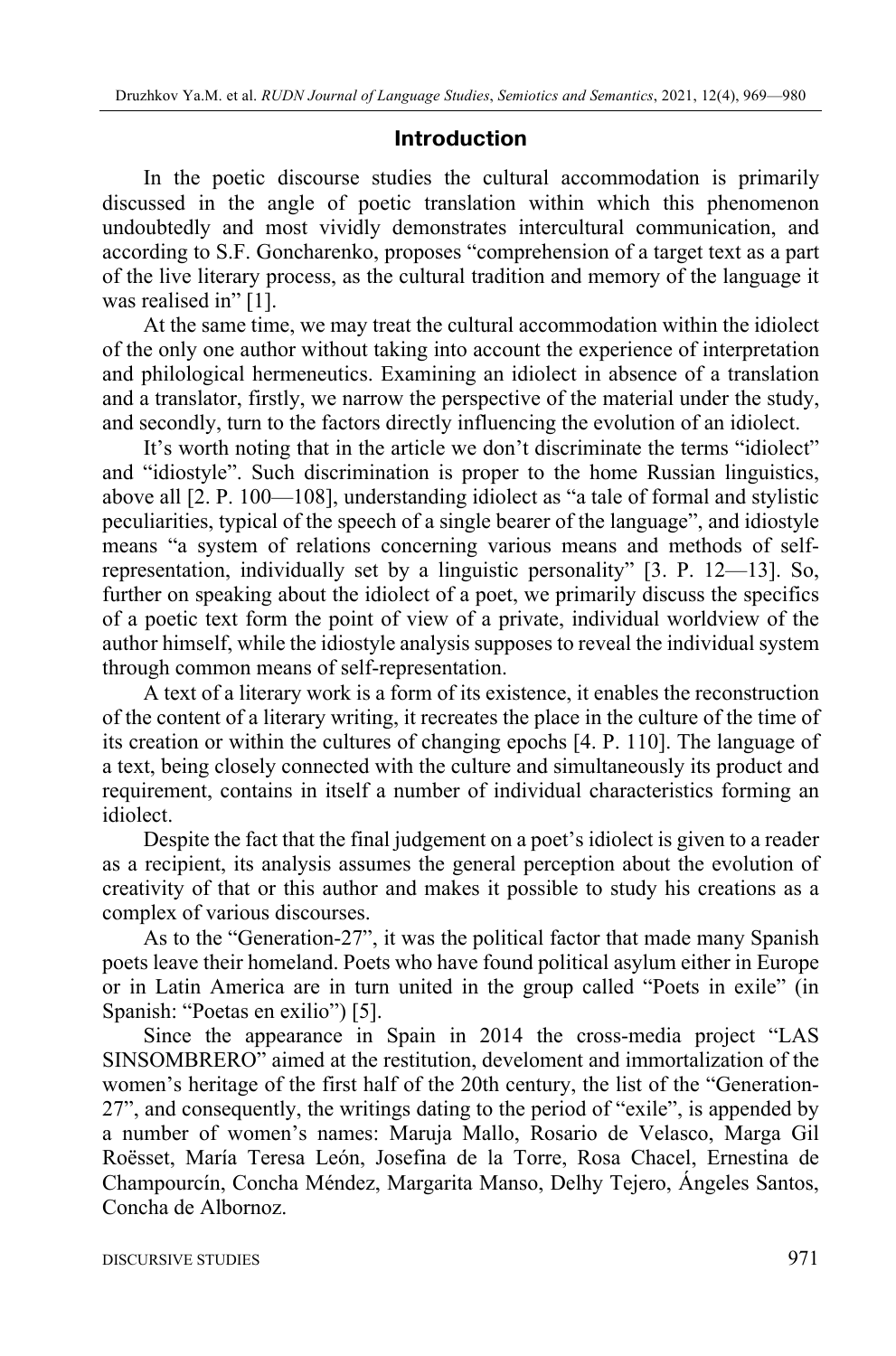Life and creative work of those women-writers as described in the book "Las Sinsombrero" (lit.: 'Hatless', "Wearing no hats') by Tània Balló, speak for the active women's participation in the Spanish art progress during the whole 20<sup>th</sup> century.

In this article we'd discuss life and art of Ernestina de Champourcín, whose works along with the works of Josefina de la Torre, were published in the antology of modern S-panish poetry by Gerardo Diego. Relying on this fact, it could be confirm that ialready in the start of her creative work Ernestina de Champourcín was partially attached to the "Generation-27" [6].

Despite the poetess's involuntary emigration to Latin America, her writings are practically beyond any political discourse which we couldn't say about other poets of her time (see: «Poesía y exilio: los poetas del exilio español en México»). In this sense, the texts of Ernestina de Champourcín's poetic works are more noteworthy in emaninine her poetic idiolect in the angle of the cultural accommodation, which speaks for the relevance and novelty of the study submitted.

Any analysis of the works created in different times by one and the same author forst of all demonstrates the evolution of his creative career, changes of his poetic perception. However, in the study we concern the task of the other type: to analyse poetic texts of various times so that to specify the author's idiolect in his cultural environment. To fulfil the task, we'd use the studies devoted to different periods of Ernestina de Champourcín's poetic work to define linguistic changes taking place in her idiolect under the influence of the cultural accommodation.

### **Idiolect and Cultural Accommodation**

Before getting down to the analysis of the poet's idiolect in the angle of the culturalo accommodation, it's worth to denote the aspect of the cultural accommodation itself and also prove the significance and moreover, the possibility of such analysis. In this respect, it's worth to discriminate the idiolect analysis from the analysis of any poetic text which is excellently represented in the study by Yu.M. Lotman [7].

As a matter of fact, this difference is quite obvious: in case of the poetic text analysis we have in mind analyzing the work as an organic whole, while analyzing the poet's idiolect we are mostly interested in particular, individual linguistic properties, which reveal this very idiolect covering not just a single work, but the entire author's creative work.

Multidimensional description of the idiolect of a single poet by means of the structural analysis of poetic texts supposes processing a great many of data ('Big Data'). Fulfilling such task seems hardly possible without considering particular changes, at times taking place in the poet's idiolect under te influence of various factors while their sampling determines any given interdisciplinary sphere of studies. In our case, it's sociolinguistics as it is.

In sociology, according to the definition of "The Big Russian Encyclopedia", accommodation is defined as "any acquired change of function, enabling the existence of active individuals, groups, organizations, communities and their joint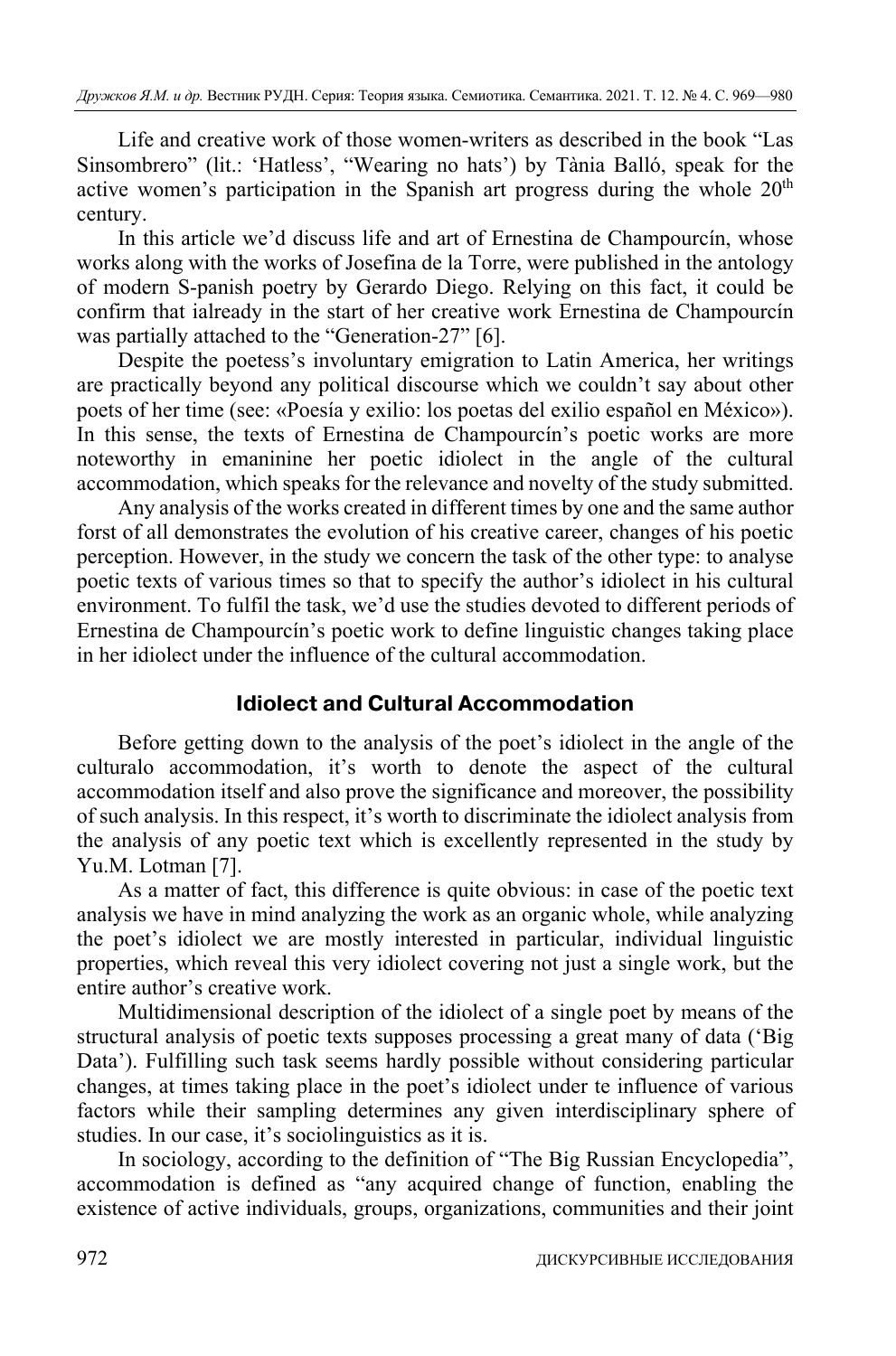activity without deleting any differences of those and losing their singularity or diversity" [8].

The translation serves to be most vivid example of such changes, however, it's impossible without taking into account "interior, or inner" cultural accommodation of the idiolect occurring in a poetic text regardless of translation, and accordingly, the occurring individual cultural accommodation (in the case studied that of a poet).

Defining any of the crucial stages in the author's creative work, we do thereby relate all his works to the "early" or "later" periods. So next we're going to study and discuss one of those stages.

### **From Modernism to Religious Lyrics**

In the evolution of the Ernestina de Champourcín's artistic career one can observe the transition from the Romantic and Modernism poetry to the poetry spiritually close to the literary work of Juan Ramón Jiménez, to "the pure poetry" [9. P. 53]. There are known three stages of the Ernestina de Champourcín's poetic creation: human love poetry ("Poesía del amor humano") (1926—1936); divine love poetry ("Poesía del amor divino") (1936—1974) and sensual love poetry ("Poesía del amor sentido") (1974—1991) [10]. It's worth mentioning that a few researches speak about four stages of the poetess's creative work, thus in the first stage, specifying the so-called "First Poetic Exercises" ("Primeros ejercicios poéticos") [11. P. 189].

The first stage encases four books published before the Civil War in Spain: starting from "En silencio" ('In Silence') (1926) up to "Cántico inútil" ('Vain Song') (1936). Within this stage Jose Ascunce-Arrieta also specify the initial period under the title of "First Poetic Exercises" ("Primeros ejercicios poéticos") [12. P. 123], and one of the most significant collections of poems could be assumed "En silencio", wherever the "poetic ego" exists in the situation of melancholic dream, in the atmosphere of decline and death, which emphasizes the poetess's closeness to the Romanticism canon [13. P. 120]:

> *Era un silencio triste*, *un silencio lloroso*, *un silencio muy puro de candor virginal*, *un silencio sereno*, *vagamente amoroso*, *que la bruma envolvía en su tenue cendal*.

The second stahe is divided from the pecedent one by the long period of creative lull. During the time of emmigration to Mexico, Ernestina de Champourcín completely devotes herself to translation works [14. P. 189].

The new stage begins with the book "Presencia a oscuras" ('Existing in Obscurity') (1952). The central motive of love as a human feeling, typical for her precedent works, makes the counterpoint relating to the divine love motive. Religious feelings are clearly seen in the collections of poems of "El nombre que me diste" ('The Name You gave to Me') (1960), «Cárcel de los sentidos» ('The Prison of Senses") (1964), Hai-kais espirituales ('Spiritual Hai-kais') (1967), «Cartas cerradas» ('Secret Letters' (1968) and «Los versos del ser y estar» ('Poems of Genesis') (1972).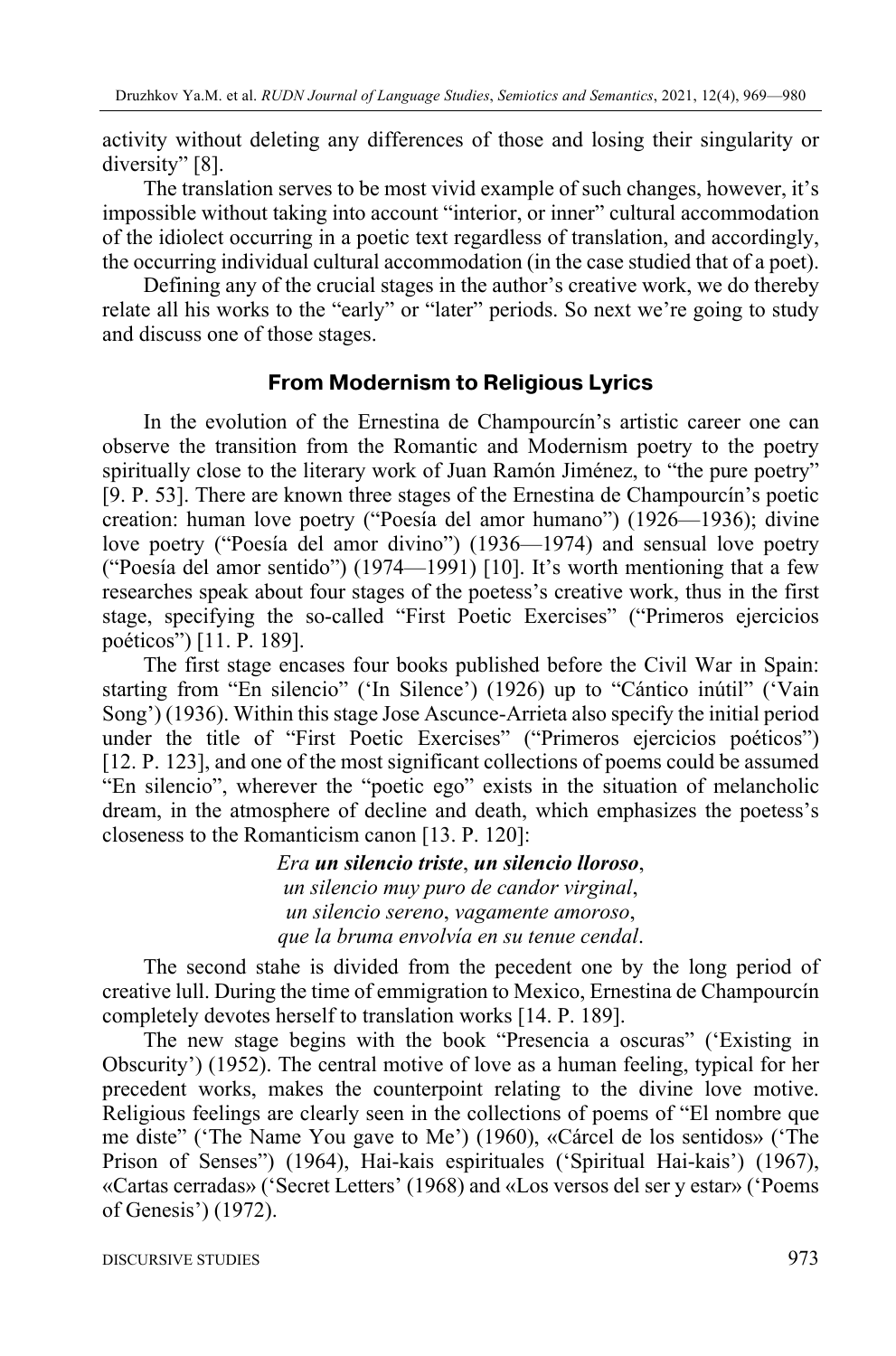By the time of publishing the latest collection "Los versos del ser y estar" ('Poems of Genesis') the poetess had already came to live in Spain where she eventually returned to in 1972 only. The resonance of political reality we'd hardly find in the title of her first collection of poems "El primer exilio" ('The First Exile'), published on the return to Spain and laying the foundation to the third and the last stage of her creative work — the poetry of sensual love stage [15].

It was the recurring experience to get back to the places of her adolescence to give the start to the new stage/ The last books to begin with "Huyeron todas las islas" (1988), are a kind of the epilogue of her creative career bearing the imprint of both private and at the same time, deeply transcendent poetry.

Her own words give the vivid evidence of the fact: "*I have never thought about poetry as of something specifically masculine or feminine*. *Just the same way*, *I feel to abrupt any other definitions of poetry*. *In my opinion*, *poetry is just the poetry*, *and nothing else*. *Labels like* "*social*", "*gallant or erotic*", "*feminine*" *and so on aren't proper*. *I think that everything in poetry — the genuine4 poetry is God*. *It must be God*. *If He isn't mentioned yet*, *we often meet Him in it exactly*" [see: 16. P. 10].

The third stage starts on the return from the exile from that moment when Ernestina de Champourcín has to adapt herself to the new situation to meet again the places both well-known and unknown at the same time.

So then among the stages enumerated, we'd choose to analyse the two collections of her poems which are mostly examplary in the angle of the cultural accommodation, namely, "Presencia a oscuras" and "Primer exilio"

In our view and according to the opinion of a number of researchers (Calvo, Ascunce Arrieta, García Mendoza and others), those collections are consequently opening the second and the third stages of the poetess creative work.

# **Presencia a Oscuras**

In the opinion of Maria Calvo, Ernestina de Champourcín's compellation to religion could have emerge under the influence of both — a positive and negative intence impression (despite the poetess's determination to reflect exactly the first one) of her compeled emigration. This experience leads to the will to renounce her own self and construct a new "ego" turning to superforces [16. P. 8]. Quite a number of repeated aesthetic components and stylistic characteristics speak in favor to assume it. First of all, it's deixis, a great many of interrogative sentences and imperatives that emphasize a vertain similarity to Pslams: «*bórrame esta pasión de sentirme y de verme*», «*llévame donde quieras*», «*hazme morir a todo para nacer en ti*», «*Soy un agua sin cauce*. *Deténme en tu pozo*», «*Arráncame de esta duda*», «*Borra ya la desmedida* / *codicia de mis pasiones*», «*Dómame Tú los leones* / *que me desgarran el pecho*» [17] (compare: «*Lávame más y más de mi maldad* / *Y límpiame de mi pecado*», «*Purifícame con hisopo*, *y seré limpio*; / *Lávame*, *y seré* más blanco que la nieve»)<sup>1</sup>.

<sup>&</sup>lt;sup>1</sup> Salmos 50 (51): 2; 7. Versión Reina-Valera 1960 © Sociedades Bíblicas en América Latina, 1960. Renovado © Sociedades Bíblicas Unidas, 1988.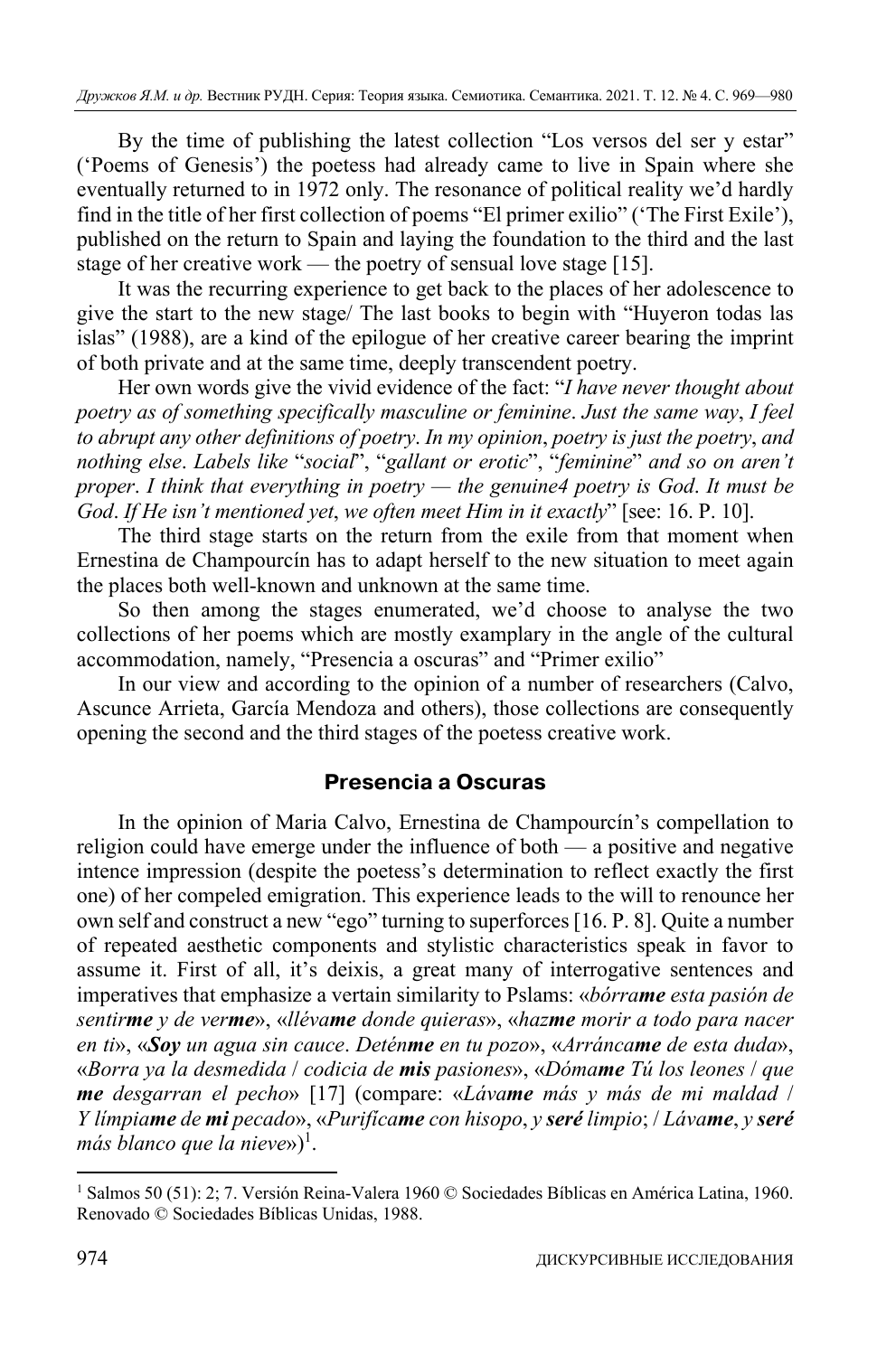Once in a while, appeals of a poetic subject are emanated by the first person plural. Pronoun "we" denotes the whole mankind, and the poetess adds herself to this "we", and at the same time disdowns herself, hointing to the inferiority of her work: «*sumérgenos en tus ondas*», «*desgaja*, *rompe*, *azota*... *Seremos leño dócil* / *si quieres inflamarnos para prender tu hoguera*», «*quémanos las entrañas* / *con ese fuego oculto que corroe y devora*», «*sólo seamos unos huesos ardientes*».

In the letter addressed to Maria Calvo, Ernestina de Champourcín wrote: "I have kept almost complete silence during thise ten years, but now I possess a new voice, classical and mystical one, which sings independent of myself, and I can't satnd against it" [18].

Physical exile is supervened with a certain self-imposed creative exile, at the beginning expressed through the sixteen-tear silence (up to publishing the collection of poems "Presencia a Oscuras"), and then submerged into the religious feeling, permeated with spiritual asceticism. Besides, there's clearly seen the presence of deep personal experience, not connected just with the emigration experience. The inner appeal, which pushed her on the new way, the religious one, but at the same time, different from any other religious poetry, vividly of didactic or propagandistic types.

*¿Pues que valen todos los martirios si el corazón se escuda y esquiva? Que el primer martillazo nos caiga en mitad del pecho derribándonos sin piedad*, *totalmente*.

Poet's idiolect which goes to a redaer in the collection of works "Presencia a Oscuras' by means of the stylistic features named above, belongs to the author who having had the wish to be obliterated, couldn't but continue his existence and therefore he identifies himself though the pain and struggle.

It's worth noting, in the collection of poems, there's no denial of selfindividuality which we can see in the works by such Spanish mystical authors like Juan de la Cruz, but the resistance of the "poetic ego";

> *Todos los yugos que he roto me han sujetado más estrechamente a mí misma haciéndome mi propia esclava*, *subordinándome a mis más íntimos desórdenes*, *a mis más ocultas contradicciones*.

These motives could be observed in her following collections of poems «El nombre que me diste» (1960), «Cárcel de los sentidos» (1953—1963), «Cartas cerradas» (1968) and «Hai-kais espirituales» (1968).

# **Primer Exilio**

The collection of poems "First Exile" ("Primer Exilio") presents a kind of poetess's experience to come back to Spain in 1972, and contains 21 poem. As to the verse form, the poems are short heptasyllabic verses mainly blank, free verse (vers libre).

In the article devoted to the collection of poems mentioned above, Iker Gonzalez-Allende consideres that it could be divided into two parts. The first part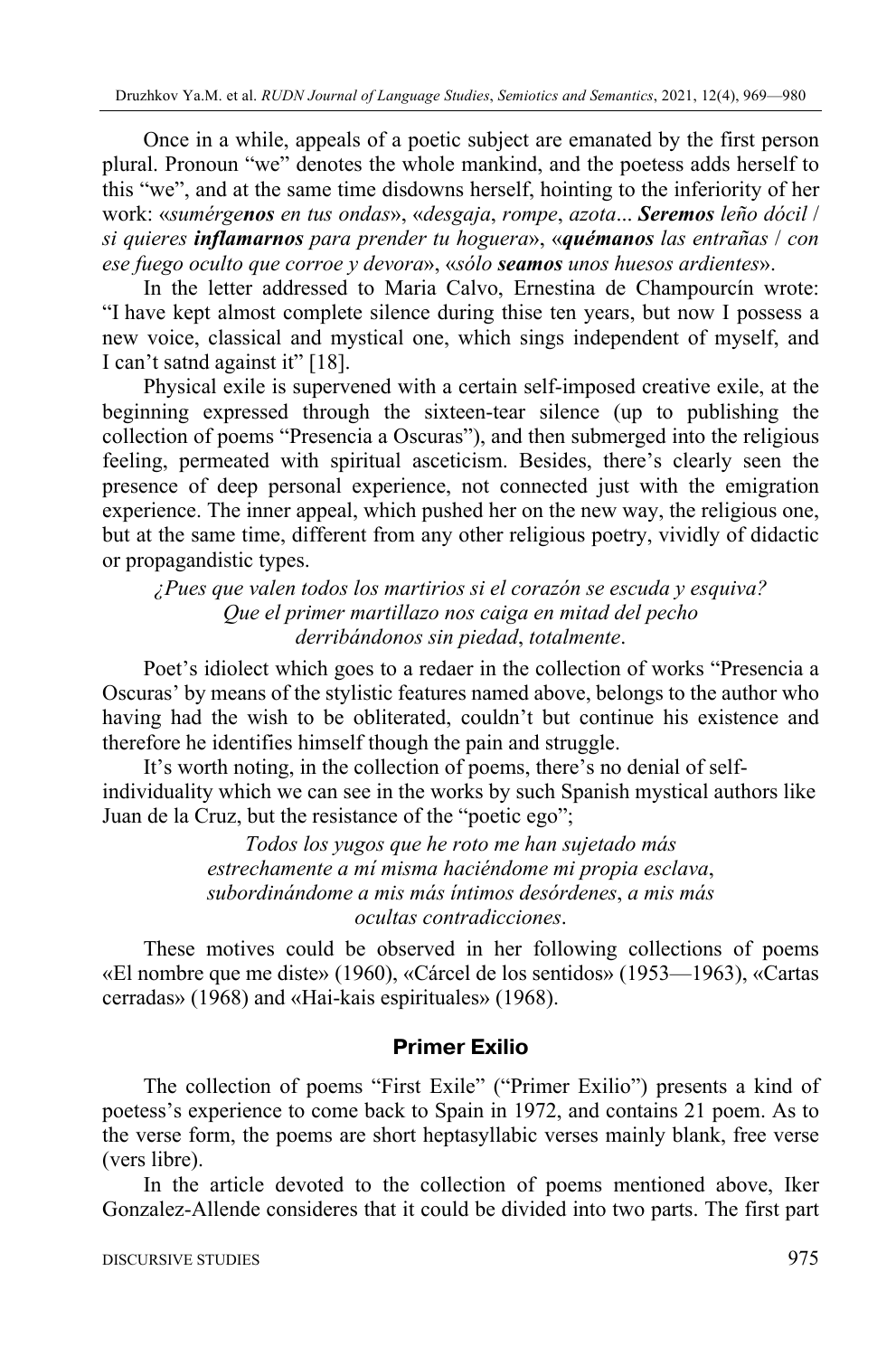includes 12 poems and describes the consequences of the Civil War in Spain (1936—1939), defeat and escape to France. The second part includes the rest of the poems and speaks about the poetess's dwelling in France and then in Mexico [19. P. 151].

The first part is rather describing due to the absence of an animate subject/ Poetic "ego" is hardly playing the role of an observer, and main personages are personified night, city and field:

> *La noche se desgarra a golpes de culata*. *Extrañeza de pasos irreales*. *Ciudad en vela*. *O tal vez es el campo y un moscardón se obstina contra vidrios herméticos*. *Pero el campo no existe*. (Madrid)

A great many of trhetoric questions and exlamations bear the evidence of poetess's deep reflection, e.g.: "*¡Un fusil asusta!*"; "*¿Llegaremos al fin?*"; "*¡Que nadie haga nada!*"; "*¡Una grieta de luz en la ya larga noche!*"; "*¡el mar más mar que nunca!*". In her work on the typology of rhetoric questions, Domnita Dumitrescu states that a single detached rhetoric question "call on a conversation partner to keep silent" while the repetition of rhetoric constructions supposes a kind of a dialogue [20. P. 146]. In contrast to oral speech, the poetic discourse, even having repeated rhetoric constructions, doesn't contemplate similar aims as those of an oral dialogue thus offering a reader to ask the same question from his own.

Concerning this assumption, the great attention is to be paid to the gradual transformation from the plane of the grammatical Past Tense, mainly seen in the first part of the collection of poems, to the plane of the Present and Future Tenses, which is repeated in the poems starting from the lines devoted to France and Latin America.

The last poems contain a lot of epithets, A side motive occurs besides permanent philosophical questions, the description of realias comes in, e.g.: Mexican flora, smells, emotions:

> *El agua cicatriza insomnios y memorias y restaña el ardor de la piel requemada*. *En la noche del trópico los cuerpos no respiran* (*…*) *del hibisco amarillo y de los tabachines con sus lenguas de fuego* (Veracruz, primera noche).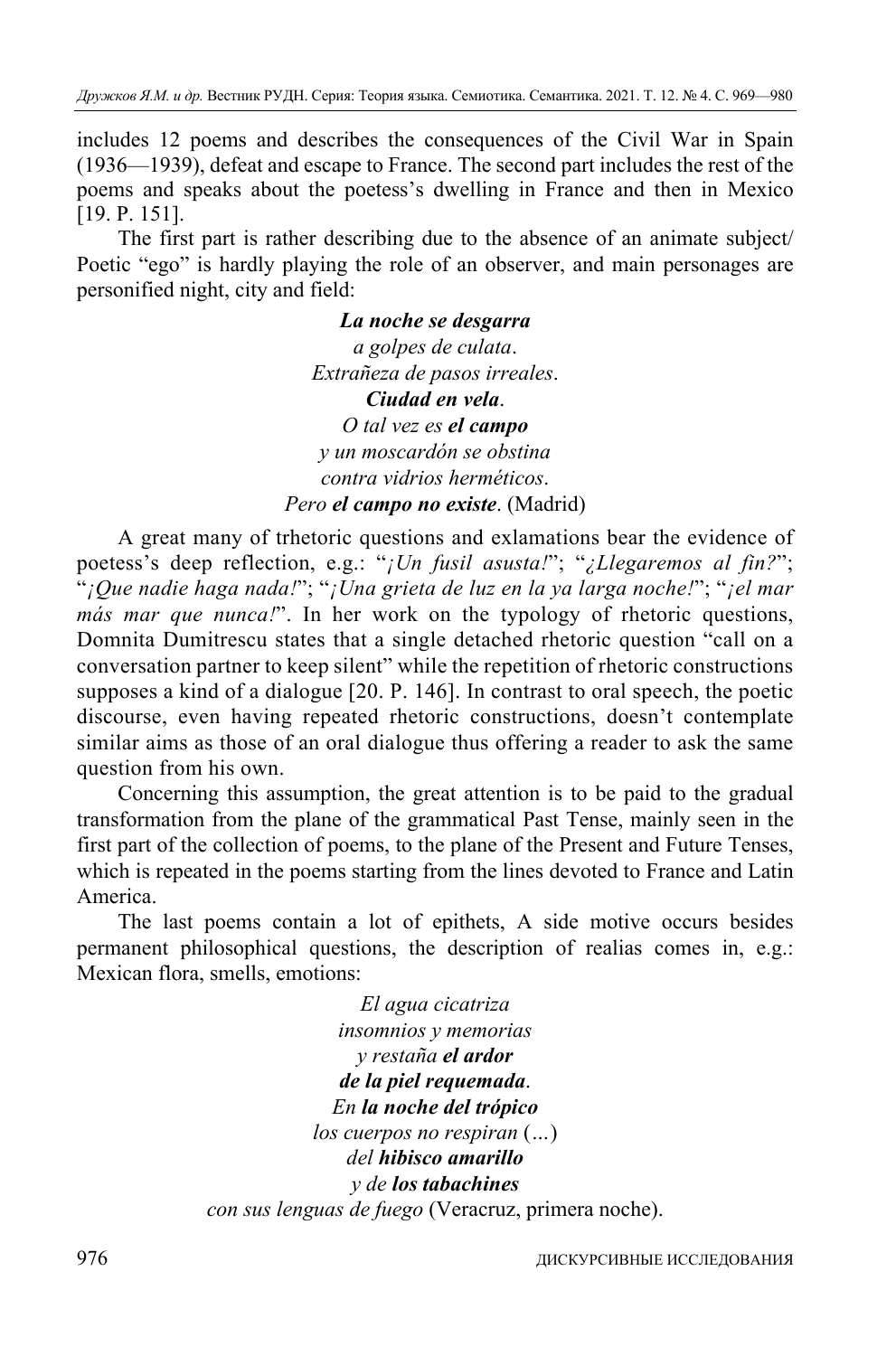*Las piñas*, *los chayotes*, *los mangos*, *los mameyes enseñando un rubí de pulpa azucarada tantos sabores nuevos*, *tanto color*, *trallazo que nos hiere los ojos*. (Mercado)

*En medio del jardín de colores hirientes la iguana nos contempla* (Orizaba).

Further on, the idiolect's cultural accommodation would be more clearly reflected in her other collections of poems, and the evidence of it, for example, is given in the use of diminutival and hypocoristic suffixes typical of Mexican national variation of the Spanish language: *marchantita*, *calientito* [21].

#### **Conclusion**

The studied material and works devoted to the creative work of Spanish poetess Ernestina de Champourcín clearly testify that in comparison with other "poets in exile" the poetry of Ernestina de Champourcín reveals much more personal character than theirs, and it evidently doesn't correlate with the political orientation of her contemporary poets.

The poetess's idiolect analysis concerning the collections of poems "Presencia a oscuras" и "Primer exilio", project to us the evolution of her creative career as well as the reason why the researchers divide the formation of her "poetic ego" into the periods (stages) mentioned above. Thus, extrapolating the dynamics of the formation and development of the Ernestina de Champourcín's idiolect on other personal poetucdiscourses, we came to the conclusion that it's the poet's idiolect which makes the key factor in the studies of chronological descriptions of the formation of this or that author or poet.

In its turn, any idiolect is evolving in accordance with teh conditions created by the cutltural accommodation, and due to the narrowing the perspective of the material under the study, with great ease, it undergoes any jkind of analysis being the first step of making poetic translations.

Finally, the cultural accommodation studiea are also contingent beyond translation discourse as the cultural accommodation could take place besides the context of translational adequacy and equivalence, but also it could involve chronology at the idiolect level which is proved by such linguistic markers as the use of regional variations of a language, its syntax and the dominance of some grammar tense planes.

Folowing the conclusions, we assume that the further on studies of idiolect changes might be of interest, and, as well, the idiolect studies of Spanish poets of verious time spans aiming to devfelop chronological typology of metaphors which by all means, envisages the much more deeper analysis of works revealing a certain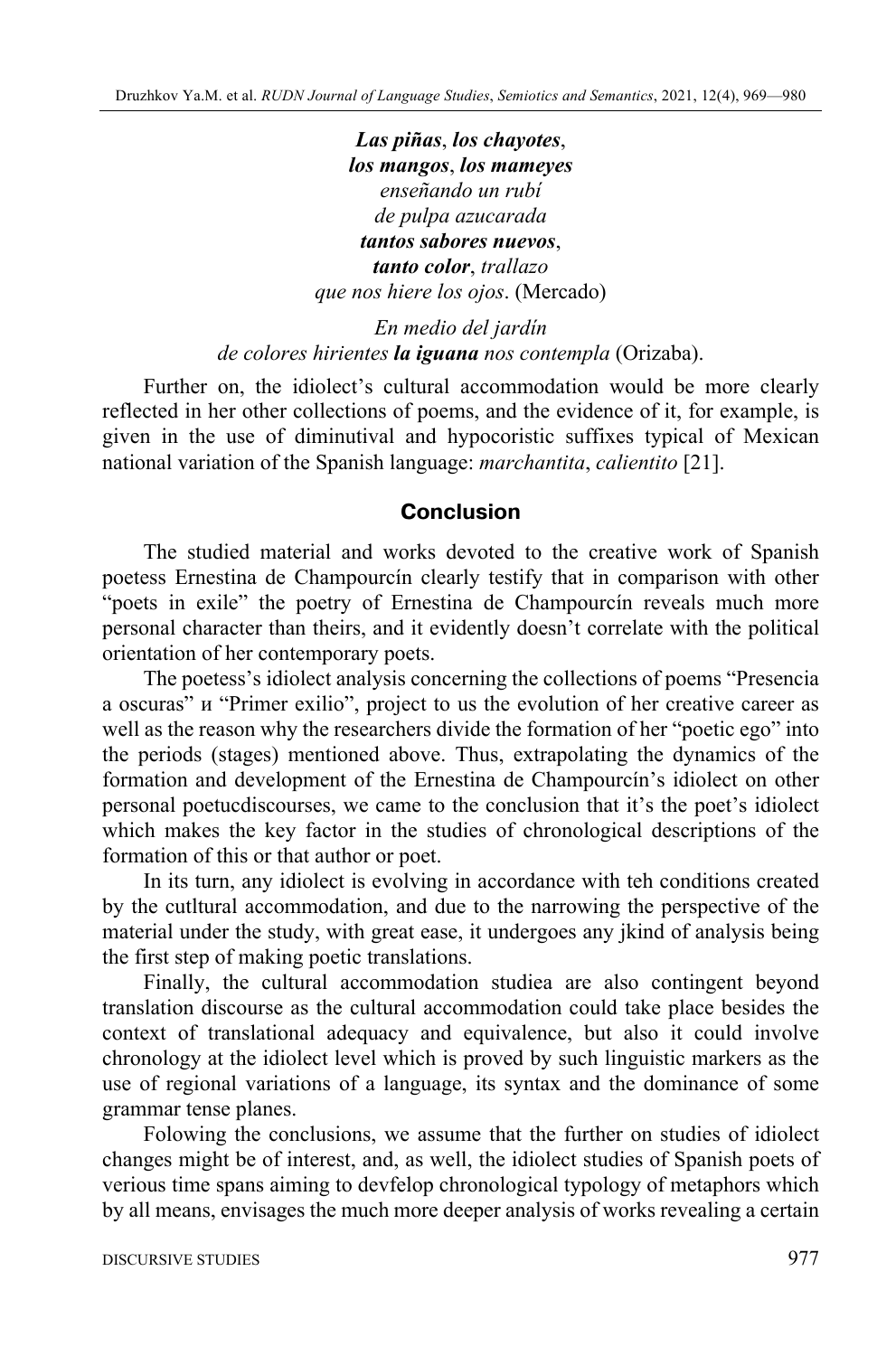idiolect. Neverthe less, even those specified distinguising features of works of different years, make it possible to assert the undeniable influence of the individual cultural accommodation on a poet's idiolect.

## **References**

- 1. Goncharenko, S.F. (1999). Poetic translation and translation of poetry: constants and variability. In: *Translator's notebooks*. Issue. 24. Moscow: MGLU. pp. 108—111. (In Russ.).
- 2. Bogdanova, E.V. (2011). On various approaches to the investigation of idiolect in Russian and foreign linguistics. *Vestnik Leningradskogo gosudarstvennogo universiteta imeni A.S*. *Pushkina*, 1(4), 100—108. (In Russ.).
- 3. Ledeneva, V.V. (2001). Idiostyle as a system of relationships. *Tambov University Review*. *Series Humanities 5*, 23, 12—13. (In Russ.).
- 4. Novikova, M.L. (2013). Poetic Aspect of Ostrannenie. Verbal Image in Cultural and Historical Space. *RUDN Journal of Language Studies*, *Semiotics and Semantics*, (2), 110—120. (In Russ.).
- 5. Valender, J. & Leyva, G. (Eds.). Poetas del exilio español: Una antología. México: D.F.: El Colegio de Mexico, 2006. DOI: 10.2307/j.ctv6mtcbt
- 6. Balló, T. (2016). *Las sinsombrero*. *Sin ellas*, *la historia no está completa*. Barcelona: Espasa. (In Spanish).
- 7. Lotman, Y.M. (1996). *Analysis of the Poetic Text: The Structure of Verse*. *On Poets and Poetry*. Saint Petersburg. pp. 18—252. (In Russ.).
- 8. Big Russian Encyclopedia (2005). URL: https://bigenc.ru/ (accessed: 23.12.2020). (In Russ.).
- 9. Aguinaga, M. (2015). Una voz silenciada de la generación del 27: Ernestina de Champourcin. *Revista Cálamo FASPE*, 64, 49—55.
- 10. Martín J.L.G. *Poetas del Novecientos Entre el modernismo y la vanguardia*. Antología. Tomo II. URL: http://www.cervantesvirtual.com/obra-visor/poetas-del-novecientos-entre-el-modernismo-yla-vanguardia-antologiatomo-ii-de-guillermo-de-torre-a-ramon-gaya--0/html/000de8d0-82b2- 11df-acc7-002185ce6064\_14.html (accessed: 23.12.2020).
- 11. Mendoza, S.I.G. (2006). Los exilios de Ernestina de Champourcín. *Sancho el sabio: Revista de Cultura e Investigación Vasca*, (25), 18—202.
- 12. Ascunce-Arrieta, J.Á. (1995). La poesía de exilio de Ernestina de Champourcin: expresión límite de una depuración expresiva. In: *Poesía y exilio: los poetas del exilio español en México*. Mexico: Colegio de México.
- 13. Jorda, R.C., Alabarce, A.S. & Valender, J. (1995). *Poesía y exilio: los poetas del exilio español en México*. México: El Colegio de México. Centro de Estudios Lingüísticos y Literarios: Fondo Eulalio Ferrer.
- 14. Santoyo, J.C. (2009). El otro quehacer (olvidado): Ernestina Michels de Champourcin, traductora. *Sancho el sabio: Revista de cultura e investigación vasca*, 30, 255—264.
- 15. Marién, N.M. (2000). El "primer exilio" de Ernestina de Champourcin. *Exils et migrations ibériques au XXe siècle*, *60 ans d'exil républicain: des poètes espagnols entre mémoire et oubli*. *Anthologie*, 8, 149—159. DOI: https://doi.org/10.3406/emixx.2000.1048
- 16. Calvo, M.C.M. (2015). Negación e identidad en Presencia A Oscuras, de Ernestina de Champourcín. *Álabe*, 2. DOI: 10.15645/Alabe.2015.12.2
- 17. Champourcín, E. de (1991). *Poesía a través del tiempo*. Barcelona: Anthropos.
- 18. Champourcin, E. de (2007). *Epistolario*. Rosa Fernández Urtasun (ed.). Madrid: Castalia.
- 19. Gonzalez-Allende, I. (2004). El exilio como viaje y destino final en la poesía de evocación y de deseo de Ernestina de Champourcin. *Sancho el Sabio: Revista de cultura e investigación vasca*, 20, 147—169.
- 20. Dumitrescu, D. (1984). Actas de XI Congreso de la Asociación Internacional de Hispanistas. coord. por Juan Villegas. *De historia*, *lingüísticas*, *retóricas y poéticas*, 1, 139—147.
- 21. Chesnokova, O.S. (2020). *Spanish in Mexico: A Linguistic Picture of the World*. Moscow: URSS. (In Russ.).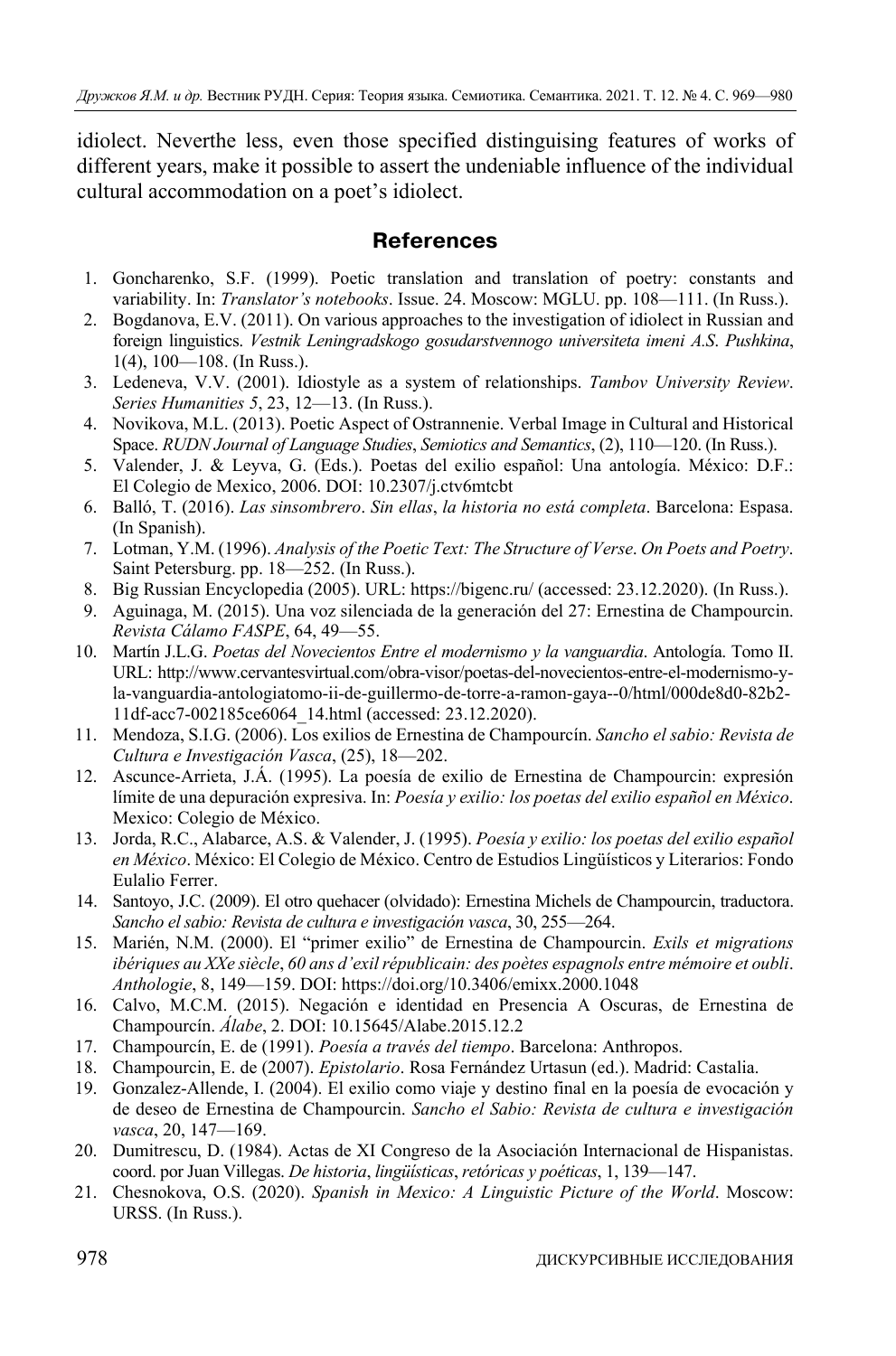# **Библиографический список**

- 1. *Гончаренко С*.*Ф*. Поэтический перевод и перевод поэзии: константы и вариативность // Тетради переводчика. М.: МГЛУ, 1999. Вып. 24. С. 108—111.
- 2. *Богданова Е*.*В*. О некоторых аспектах изучения термина идиолект в отечественной и западной лингвистике // Вестник Ленинградского государственного университета им. А.С. Пушкина. 2011. Т. 1. № 4. С. 100—108.
- 3. *Леденева В*.*В*. Идиостиль как система отношений // Вестник Тамбовского университета. Серия: Гуманитарные науки. № 5. Т. 23. 2001. С. 12—13.
- 4. *Новикова М*.*Л*. Поэтика остраннения. Словесный образ в культурно-историческом пространстве // Вестник Российского университета дружбы народов. Серия: Теория языка. Семиотика. Семантика. 2013. № 2. C. 110—120.
- 5. *Valender J*., *Leyva G*. (Eds.). Poetas del exilio español: Una antología. México: D.F.: El Colegio de Mexico, 2006. DOI: 10.2307/j.ctv6mtcbt
- 6. *Balló T*. Las sinsombrero. Sin ellas, la historia no está completa. Barcelona: Espasa, 2016.
- 7. *Лотман Ю*.*М*. Анализ поэтического текста: Структура стиха // О поэтах и поэзии. СПб., 1996. С. 18—252.
- 8. Большая Российская энциклопедия, 2005. Режим доступа: https://bigenc.ru/ (дата обращения: 23.12.2020).
- 9. *Aguinaga M*. Una voz silenciada de la generación del 27: Ernestina de Champourcin // Revista Cálamo FASPE, 2015. № 64. P. 49—55.
- 10. *Martín J*.*L*.*G*. Poetas del Novecientos Entre el modernismo y la vanguardia. Antología. Tomo II. Режим доступа: http://www.cervantesvirtual.com/obra-visor/poetas-del-novecientos-entreel-modernismo-y-la-vanguardia-antologiatomo-ii-de-guillermo-de-torre-a-ramon-gaya-- 0/html/000de8d0-82b2-11df-acc7-002185ce6064\_14.html (дата обращения: 23.12.2020).
- 11. *Mendoza S*.*I*.*G*. Los exilios de Ernestina de Champourcín. Sancho el sabio // Revista de Cultura e Investigación Vasca. 2006. № 25. P. 181—202.
- 12. *Ascunce-Arrieta J*.*Á*. La poesía de exilio de Ernestina de Champourcin: expresión límite de una depuración expresiva // Poesía y exilio: los poetas del exilio español en México. Mexico: Colegio de México, 1995.
- 13. *Jorda R*.*C*., *Alabarce A*.*S*., *Valender J*. Poesía y exilio: los poetas del exilio español en México. México: El Colegio de México, Centro de Estudios Lingüísticos y Literarios: Fondo Eulalio Ferrer, 1995.
- 14. *Santoyo J*.*C*. El otro quehacer (olvidado): Ernestina Michels de Champourcin, traductora // Sancho el sabio: Revista de cultura e investigación vasca. 2009. № 30. P. 255—264.
- 15. *Marién N*.*M*. El "primer exilio" de Ernestina de Champourcin // Exils et migrations ibériques au XXe siècle, 60 ans d'exil républicain: des poètes espagnols entre mémoire et oubli. Anthologie. 2000. № 8. P. 149—159. DOI: https://doi.org/10.3406/emixx.2000.1048
- 16. *Calvo M*.*C*.*M*. Negación e identidad en Presencia A Oscuras, de Ernestina de Champourcín. 2015. DOI: 10.15645/Alabe.2015.12.2
- 17. *Champourcín E*. *de*. Poesía a través del tiempo. Barcelona: Anthropos, 1991.
- 18. *Champourcin E*. *de*. Epistolario. Rosa Fernández Urtasun (ed.). Madrid: Castalia, 2007.
- 19. *Gonzalez-Allende I*. El exilio como viaje y destino final en la poesía de evocación y de deseo de Ernestina de Champourcin // Sancho el Sabio: Revista de cultura e investigación vasca. 2004. № 20. P. 147—169.
- 20. *Dumitrescu D*. Actas de XI Congreso de la Asociación Internacional de Hispanistas / coord. por Juan Villegas, // De historia, lingüísticas, retóricas y poéticas). 1984. Vol. 1. P. 139—147.
- 21. *Чеснокова О*.*С*. Испанский язык Мексики: Языковая картина мира. M.: URSS, 2020.

### **Information about the authors:**

*Yakov M*. *Druzhkov*, PhD student at the Department of Foreign Languages, Faculty of Philology, Assistant at the Department of Foreign Languages of the Faculty of Humanities and Social Sciences, RUDN University; research interests: Language and Culture Studies, Conceptual metaphor, Poetic discourse, Romance languages, Linguistic interference; *e-mail:* yakovdruzhkov@gmail.com ORCID: 0000-0001-6120-9850. eLIBRARY SPIN: 6497-1972